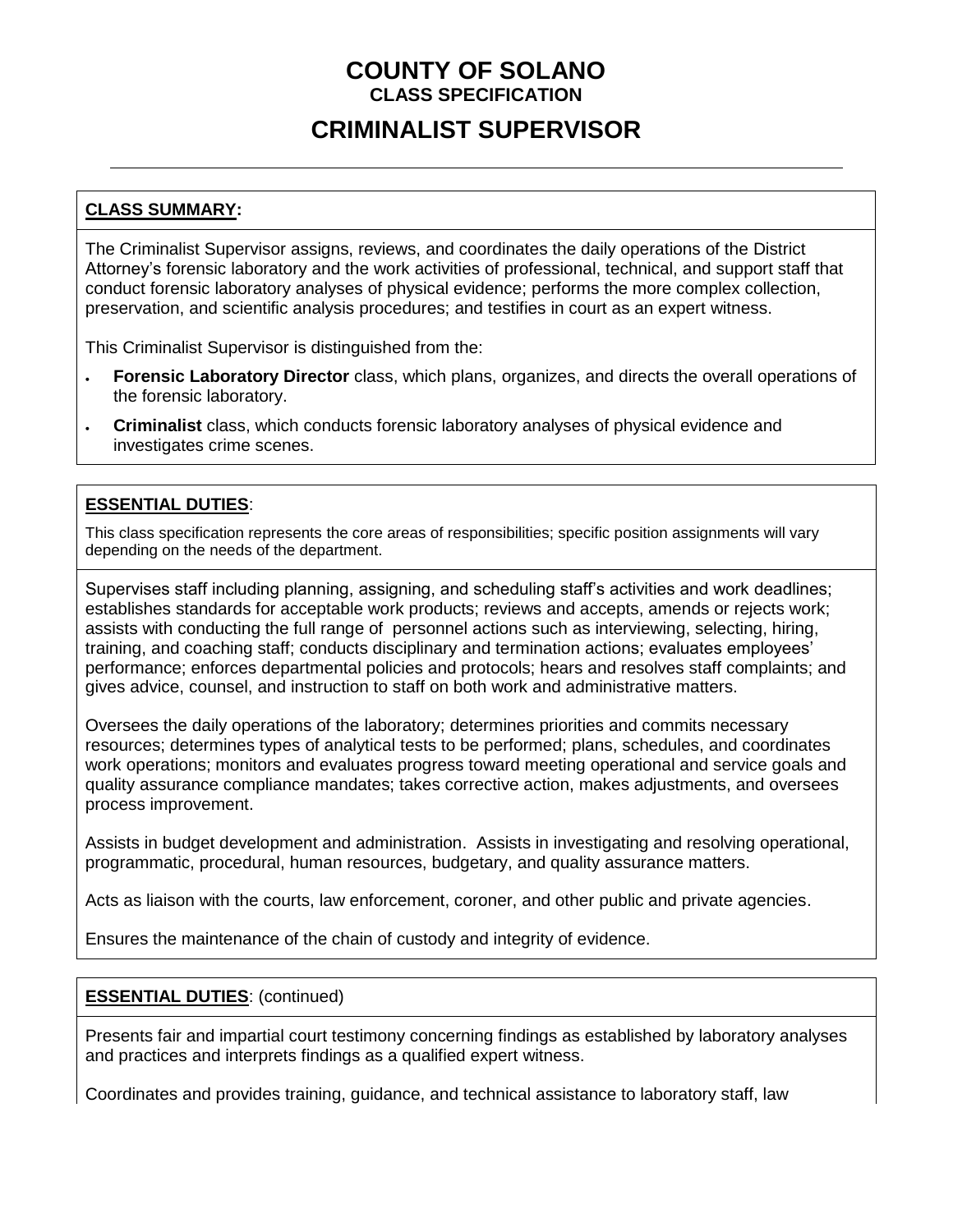# **CRIMINALIST SUPERVISOR**

enforcement personnel, and other users of laboratory services in the methods of analysis; and collecting, preserving, evaluating, and interpreting physical evidence.

May perform the more complex collection, preservation, and scientific analysis procedures. May investigate physical evidence of criminal cases in the laboratory and in the field. Prepares detailed notes and comprehensive written reports regarding examinations.

Prepares correspondence and reports, laboratory activity reports, and case related statistics.

Researches technical journals, textbooks, chemical manuals, and other source materials to determine the best methods of performing analytical testing.

May be assigned specialty assignments such as Laboratory Quality Assurance Manager or Laboratory Information Management System (LIMS) Administrator.

Performs other duties of a similar nature and level as assigned.

#### **Training And Experience:**

Bachelor's degree from an accredited college or university with a major in chemistry, forensic chemistry/science, biochemistry, toxicology, criminalistics, or a closely related physical or natural science field that included 20 semester / 30 quarter units of general chemistry, organic chemistry (two courses), quantitative techniques, and laboratory sections;

and

Four years of directly related crime laboratory analyst experience in a class comparable to, or higher than, Solano County's Criminalist (Senior). Experience must have included qualifications as an expert witness in the respective disciplines.

**Note:** Master's degree or higher in one of the scientific fields noted above is desirable and may be substituted for one year of the required experience.

#### **Licensing/Certification Requirements:**

- Employees conducting forensic alcohol analyses must be eligible to conduct such work as specified by the State of California at the time of appointment
- California Driver's License, Class C
- May require the successful completion of the annual proficiency testing as required by the American Society of Crime Laboratory Directors/Laboratory Accreditation Board (ASCLD/LAB)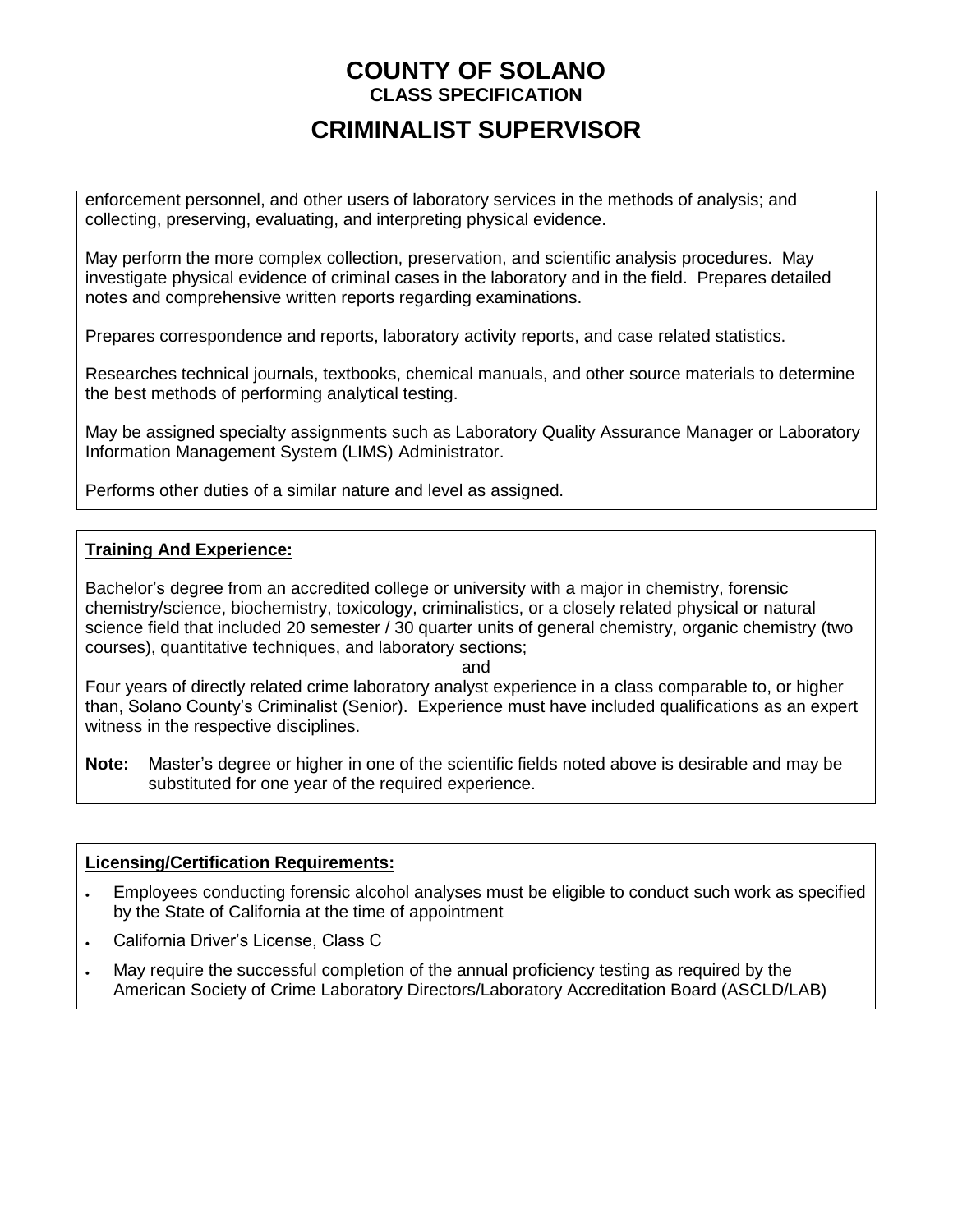# **CRIMINALIST SUPERVISOR**

## **Knowledge of:**

- Applicable federal, state, and local laws, codes, rules, regulations, and statues
- Principles and practices of leadership, supervision, and training, including managing laboratory casework
- Principles of chemistry, biology, biochemistry, physics, physiology, and statistics as related to analytical laboratory work
- Methods, techniques, materials, operations, equipment, apparatus, and automated systems used in a modern crime laboratory
- Principles, procedures, and techniques of modern forensic and criminal investigation, identification, and analysis
- Common types of evidence such as narcotics, toxins, trace evidence, firearms, and biological evidence
- Laboratory safety precautions and procedures
- Laws of evidence, criminal procedures, courtroom procedures and testimony
- Modern methods of classifying, indexing, filing and preserving laboratory records and evidence
- Principles and techniques of quality control and quality assurance implementation and monitoring
- Current trends in forensic science, including recent court decisions and legislative developments
- Standard office procedures, practices, equipment, personal computers and software
- Public administration principles and practices
- Principles of budget development and administration

#### **Skills in:**

- Supervising, training, and evaluating professional, technical, and support staff
- Planning, coordinating, and directing a technically complex program and services
- Administering budget within fiscal constraints
- Directing work consistent with goals and priorities
- Analyzing, developing, and implementing policies and procedures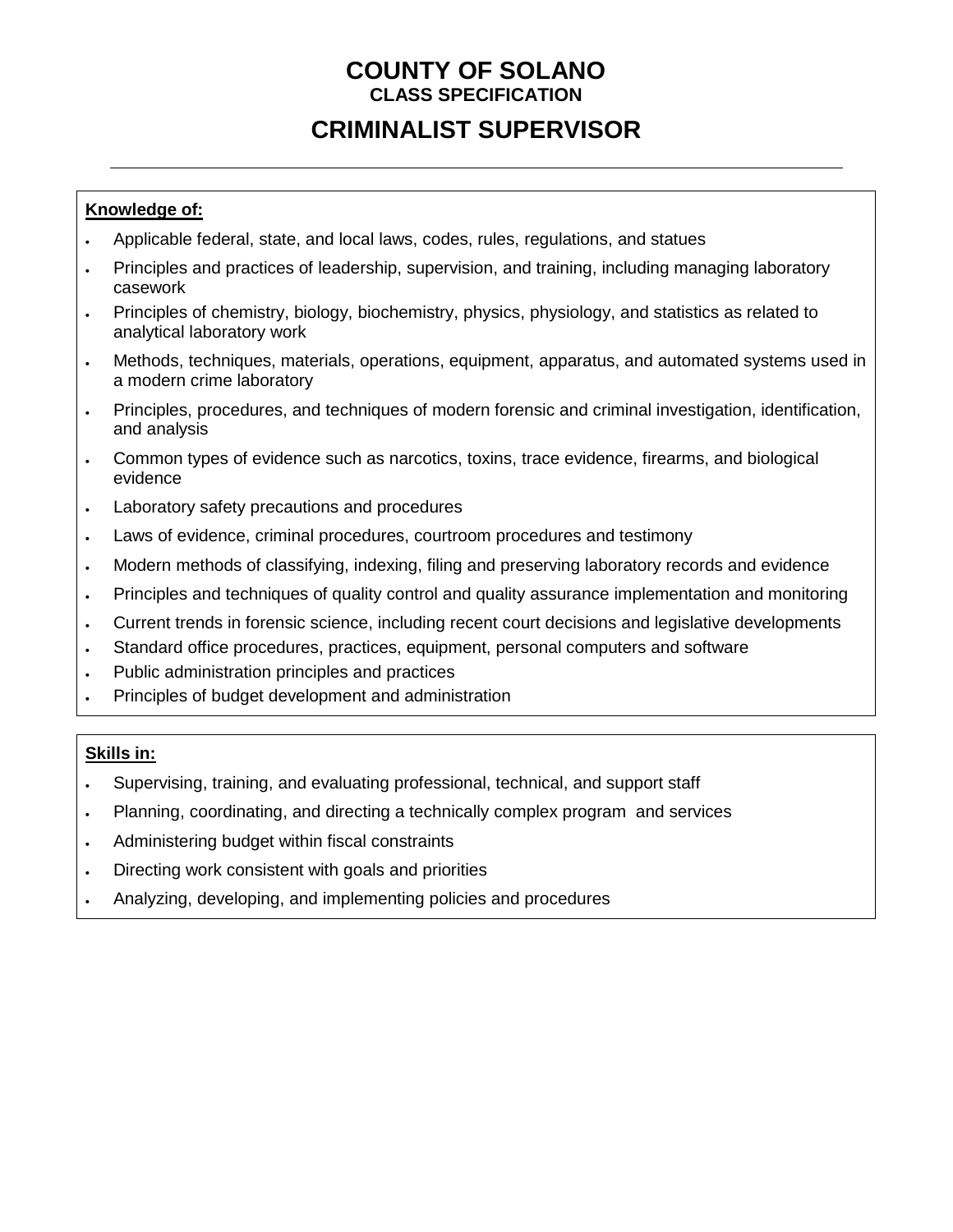# **CRIMINALIST SUPERVISOR**

#### **Skills in:** (Continued)

- Interpreting and applying departmental, local, state and federal codes, ordinances, laws, regulations, and policies
- Operating and maintaining laboratory, scientific, photographic, and safety equipment and instruments
- Performing a variety of difficult, complex, and sensitive chemical, instrumental, and laboratory analyses in accordance with prescribed procedures
- Coordinating crime scene investigations
- Using personal computers and office and scientific software applications
- Adhering to established codes of ethics
- Promoting and enforcing safe work practices and handling biohazards and/or hazardous chemicals and materials
- Responding to critical and sensitive issues and events
- Managing multiple and changing timelines and priorities; prioritizing and coordinating project timelines and schedules
- Identifying, observing and analyzing problems, identifying alternative solutions, projecting consequences of proposed actions, and implementing recommendations
- Preparing clear, concise, and comprehensive reports, records, correspondence, statistical documentation, and other written materials
- Communicating complex and scientific information clearly and concisely both orally and in writing; testifying in court
- Working under physical and mental pressure and in potentially hazardous situations and environments
- Establishing and maintaining constructive and cooperative relationships with those contacted in the course of work; demonstrating tact, diplomacy, patience, and compassion.

### **Other Requirements:**

Independent travel is required

Work irregular hours, holidays, and weekends